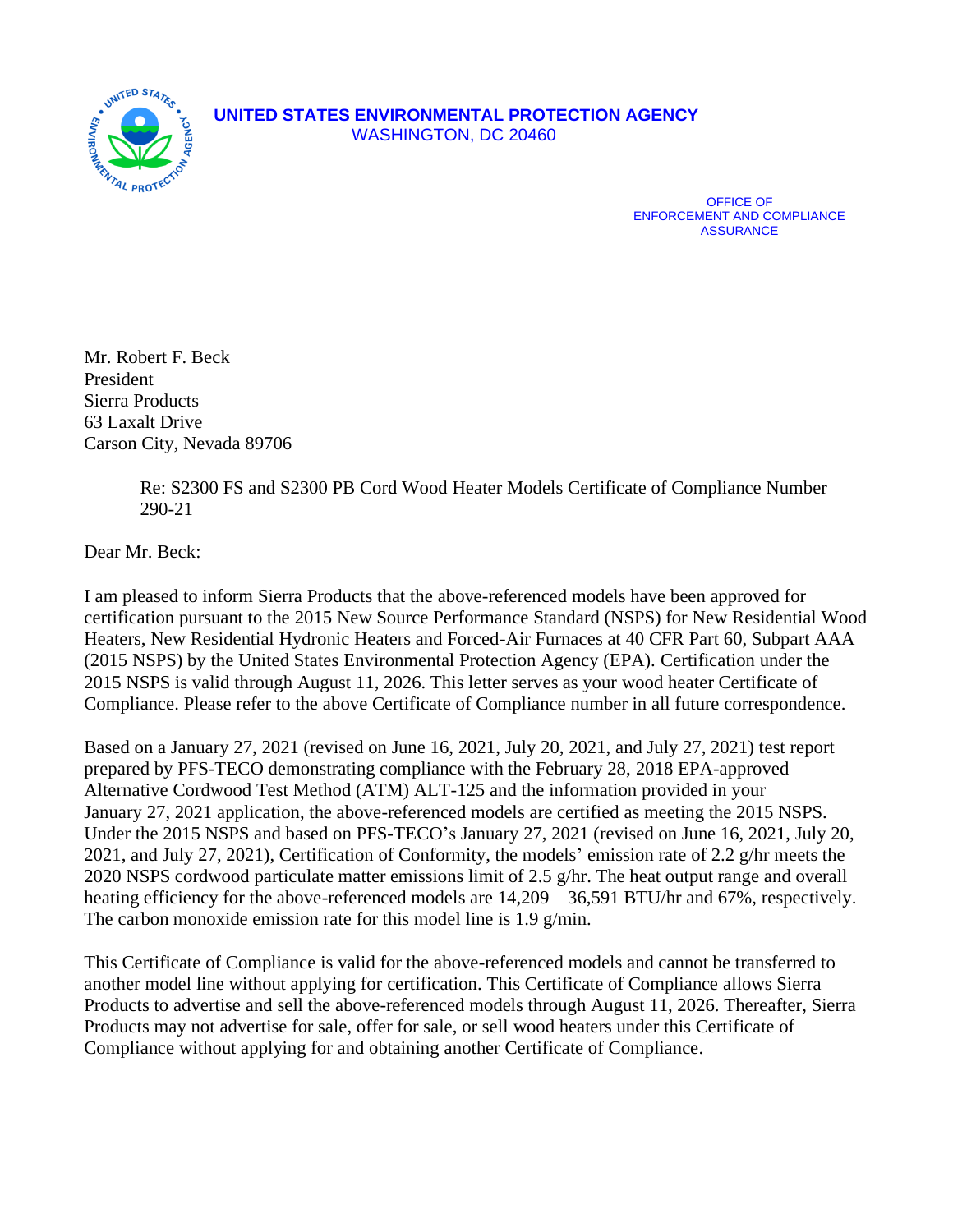All wood heaters manufactured or sold under this Certificate of Compliance must comply with EPA labeling requirements found at §60.536. These provisions require each wood heater to have a permanent label affixed to it that includes the month and year of manufacture, model name or number, serial number, certification test emission value, test method, standard met, and compliance certification statement.

In addition, Sierra Products must comply with all applicable requirements of the regulation, including:

- 1. Conducting a third-party certifier-approved quality assurance program which ensures that all units within a model line are similar to the wood heater submitted for certification testing in all respects that would affect emissions and are in compliance with the applicable emission limit, pursuant to  $§60.533(m);$
- 2. Applying for recertification whenever any change is made to the above-referenced models that affect or is presumed to affect the particulate matter emission rate for the models line, pursuant to  $§60.533(k)(1);$
- 3. Providing an owner's manual that includes the information listed in  $\S 60.536(g)(1)$  with each affected wood heater models offered for sale;
- 4. Placing a copy of the certification test report and summary on the manufacturer's website. The test report and summary shall be available to the public within 30 days after the EPA issues a certificate of compliance, pursuant to §60.533(b)(12);
- 5. Submitting a report to the EPA every two years following issuance of a Certificate of Compliance for each model line. This report must include the sales for each model by state and certify that no changes in the design or manufacture of this models line have been made that require recertification under §60.533(k);
- 6. Retaining records and submitting reports as required at §60.537; and
- 7. Submitting wood heaters for audit testing if selected by the EPA under  $§60.533(n)(1)(i)$  and  $(2)(i)$ .

Failure to comply with these requirements may result in a revocation of this Certificate of Compliance and enforcement action, including penalties as specified under the Clean Air Act. Pursuant to the EPAapproved ATM ALT-125, Sierra Products is also to include the February 28, 2018 approval letter in the certification test report for posting on your website. We suggest that manufacturers submit a copy of the test report and the Uniform Resource Locator (URL) or web address where the test report is posted to [WoodHeaterReports@epa.gov](mailto:WoodHeaterReports@epa.gov) within ten (10) days of posting the test report.